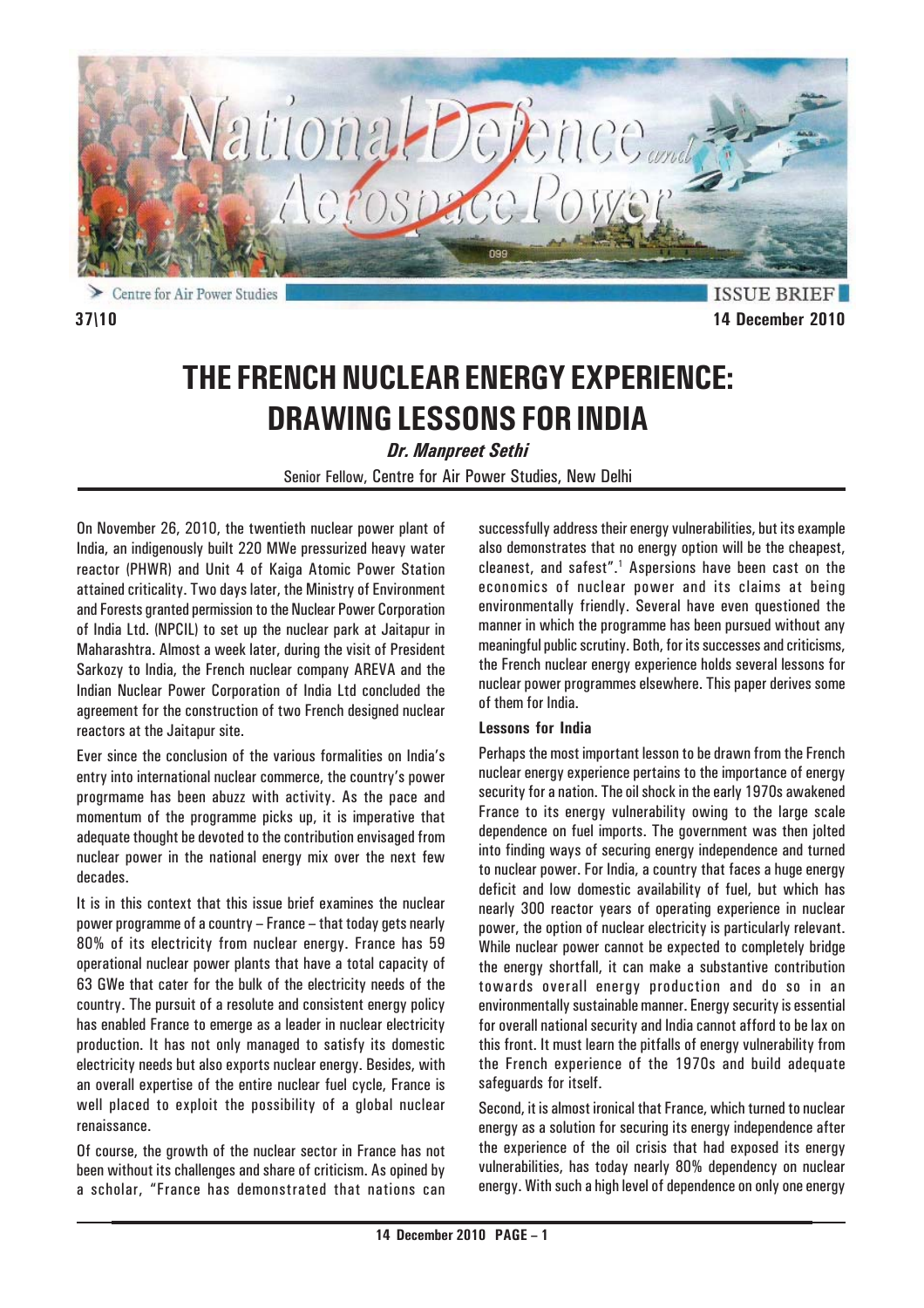## Centre for Air Power Studies

source, the country seems to have fallen into the same trap once again. This makes it overly vulnerable to the shutdown of reactors since the loss of generation from one or more high capacity reactors threatens major loss of energy production. For instance, in the summer of 2009, an unprecedented heat wave, a strike by power workers, and ongoing repairs at some units put a third of French nuclear power stations out of action, and the country was forced to import electricity from the UK.<sup>2</sup> The lesson here for India is that it must develop as diversified an energy mix as it can. Given the huge energy demand of the rapidly developing nation, the country cannot afford the luxury of depending on only one source of energy. It needs to tap every fuel including placing a heavy emphasis on energy efficiency and conservation. Only then can the country assure itself of true energy security.

Third, quite like the case in India, nuclear decision-making

in France has largely been conducted without any major public scrutiny. While on the one hand this has allowed a greater degree of constancy in French nuclear policy, it has also led to allegations of nuclear power being made viable in the country only through government subsidies. As the Indian nuclear programme undertakes rapid expansion, it must open itself to greater amount of transparency so that it can operate in a more democratic/transparent fashion to avert potential allegations of commercial non-viability. This is

important for reinforcing public support for the nuclear programme. To its credit, it must be mentioned that the annual reports of the Nuclear Power Corporation of India Ltd (NPCIL) are in the public domain.

The fourth lesson to be derived from the French experience is the need for high public support for the nuclear programme so that it acquires the character of a national venture. Only then can issues such as land acquisition, environment impact assessments which have the potential to become contentious be carried out smoothly. In France, for instance, through the period 1970s-90s, the nation perceived its nuclear programme as symbol of national pride and contributor to energy independence. The French were able to bring about this mindset not only by the safe, consistent and cheap production of nuclear electricity but also through a conscious and well planned education campaign that included encouraging the common man to visit nuclear plants and related industrial facilities. This helped alleviate public fears about nuclear power and

 **For India, a country that faces a huge energy deficit and low domestic availability of fuel, but which has nearly 300 reactor years of operating experience in nuclear power, the option of nuclear electricity is particularly relevant. While nuclear power cannot be expected to completely bridge the energy shortfall, it can make a substantive contribution towards overall energy production and do so in an environmentally sustainable manner.**

reduced the distance between 'high technology' and common man. In order to address the somewhat reduced support for nuclear power in recent times, particularly over the issue of long term radioactive waste management, it has been recommended that the government should launch a "national programme for energy education" at the school level as well as "to open again to the public nearby power plants and industrial facilities."3

In India, the nuclear establishment and decision making has been largely removed from the general public. Taking a leaf out of the French experience it would be worthwhile for the government to encourage conducted tours of nuclear stations for school and college students, the general public and most importantly for the media, which can prove to be a powerful tool for educating and influencing public opinion on the relevance and importance of nuclear power in India's energy scenario.

> Fifth, there is no escaping the fact that governments that desire a high nuclear contribution to national electricity supply must themselves provide clear and sustained policy support and an appropriate environment to nuclear industry for investment through an effective framework for insurance and liability and the establishment of an efficient and effective regulatory system. It hardly needs to be said that investments in the nuclear domain require huge sunk costs several years before starting a plant, and hence the utilities need to be

secure about the long term policies of the government, including the sensitivity of the regulatory mechanisms to ease the processes of licensing etc. While strict and fair regulatory processes are important, lengthy procedures do increase capital costs of the plant by delaying the start of operations and increasing the interest charges on investment loans. Inordinate procedural delays imposed by interest groups through public interest litigation can reduce the investment prospects for nuclear plants. As the nuclear activity and infrastructure expands in the country, anti-nuclear groups who enjoy a fair amount of freedom in the democratic system can play upon an active media and judiciary to sway public perceptions on nuclear power.

In order to avoid such pitfalls, it is necessary to provide opportunities for involvement of experts (not just from the government) in the decision making process so that different perspectives and apprehensions get a fair airing. This would help build public support for nuclear power in

#### **ISSUE BRIEF**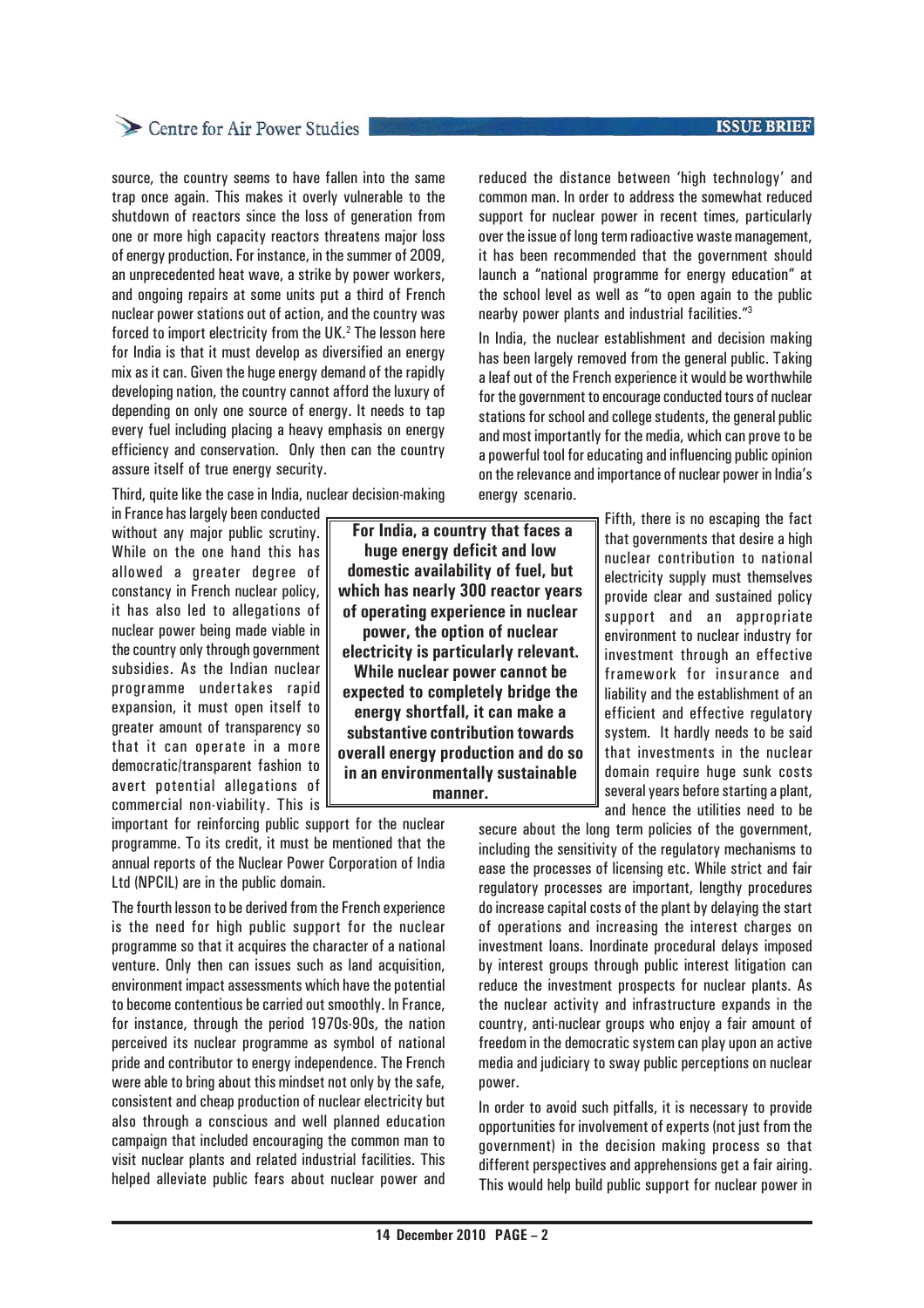## Centre for Air Power Studies

the long run. Therefore, the role of the government is absolutely critical. It needs to work with transparency, fairness and strictly by the rules of the game. In contemporary times, when the media maintains a close watch over the government, nuclear policy will not be the domain of only the government. Public perceptions about risks to public health and environment will have to be accounted for and the government would be well advised to launch public awareness campaigns to undertake perception management. Efforts must be made to disseminate facts on the Indian energy situation in general, its linkages with economic and social development, and the specific advantages of nuclear energy in the Indian energy mix. The existential risks in the nuclear sector must be addressed by explaining how the government and the nuclear industry seek to mitigate them.

Sixth, the government certainly has a role in ensuring the safety of the entire nuclear chain from uranium mining to management of radioactive waste. The ability of the French nuclear programme to avoid any major mishap generated continued support for itself from the government and the public. In India, until now, the government has managed the entire nuclear programme, including operation of nuclear power plants. With the entry of private players envisaged in the

future, adequate terms of reference will have to be drawn for optimum public – private partnership with an apt level of investment risk being borne by private sector investors. Therefore, efficient and responsive nuclear governance will be critical for an expanding nuclear programme in India. The country must demand and the nuclear industry must provide the highest standards of nuclear safety in case the promise of large scale generation of nuclear electricity is to be realized.

Seventh, France gained immensely from its decision to standardize its nuclear units. This resulted in a substantive reduction of construction time, increased efficiency of plant management and easy rectification of faults if detected in any unit. The monopolistic situation in France with one utility, one vendor of nuclear steam supply system, and of turbine generators led to better organization of work across many plants and facilitated easy transmission of lessons learnt. This is not an advantage that the Indian nuclear programme can enjoy given that it has reactors of different capacities, even if a majority of them are PHWRs. In fact, given that the Indian nuclear power programme is envisaged along the three phase route, different type of **ISSUE BRIEF** 

reactors – technology and fuel composition – is in nay case a reality for the nation.

In the future, as the country imports from many suppliers, no standardization, at least of the kind that the French have, would be possible. Rather, working with different partners who may have different approaches to business, different specifications and differing licensing requirements will bring its own difficulties. A multiplicity of players, architects, designs, and vendors will also lead to greater challenges for procurement of spares and maintenance and also result in poor assimilation of lessons from one plant or experience to another. The country will have to cope with this situation. However, some limited benefit of standardization can be achieved if India builds 700 MWe PHWRs as part of its indigenous programme, as has been planned. Also, given that large parks are

envisaged for each imported technology, it might be worthwhile considering the desirability of establishing separate organizations to deal with individual technologies of which there would be a large number of identical units per site. Such a strategy could lead to reaping the benefits of standardization at the micro level while gaining from the redundancy provided by nondependence on one source at the macro level.

Eighth, investment in nuclear R&D is imperative independent of the ongoing construction and operation of nuclear plants. Despite the successful running of its nuclear stations, the French nuclear industry never gave up the focus on R&D in all domains of nuclear activity including in pure sciences such as nuclear physics, materials, chemistry etc as also in the engineering processes involving use of heavy equipment, hot labs and sophisticated measuring devices, safe reprocessing and waste management etc. For India, this aspect is of particular significance. At the time of the negotiations over the Indo-US civilian nuclear cooperation agreement, several had opined that with the availability of imported reactors, the Indian nuclear establishment might lose its momentum on indigenous R&D. This, however, cannot be afforded and must not be allowed to happen. If India is to graduate to the third stage of the thorium cycle, then the necessary budgetary and human resource investment in relevant R & D cannot be allowed to be diluted.

Ninth, consistent availability of skilled and trained manpower is essential for the nuclear sector. As generations of technicians, engineers and researchers retire, replacements have to be systematically planned to

**In contemporary times, when the media maintains a close watch over the government, nuclear policy will not be the domain of only the government. Public perceptions about risks to public health and environment will have to be accounted for and the government would be well advised to launch public awareness campaigns to undertake perception management.**